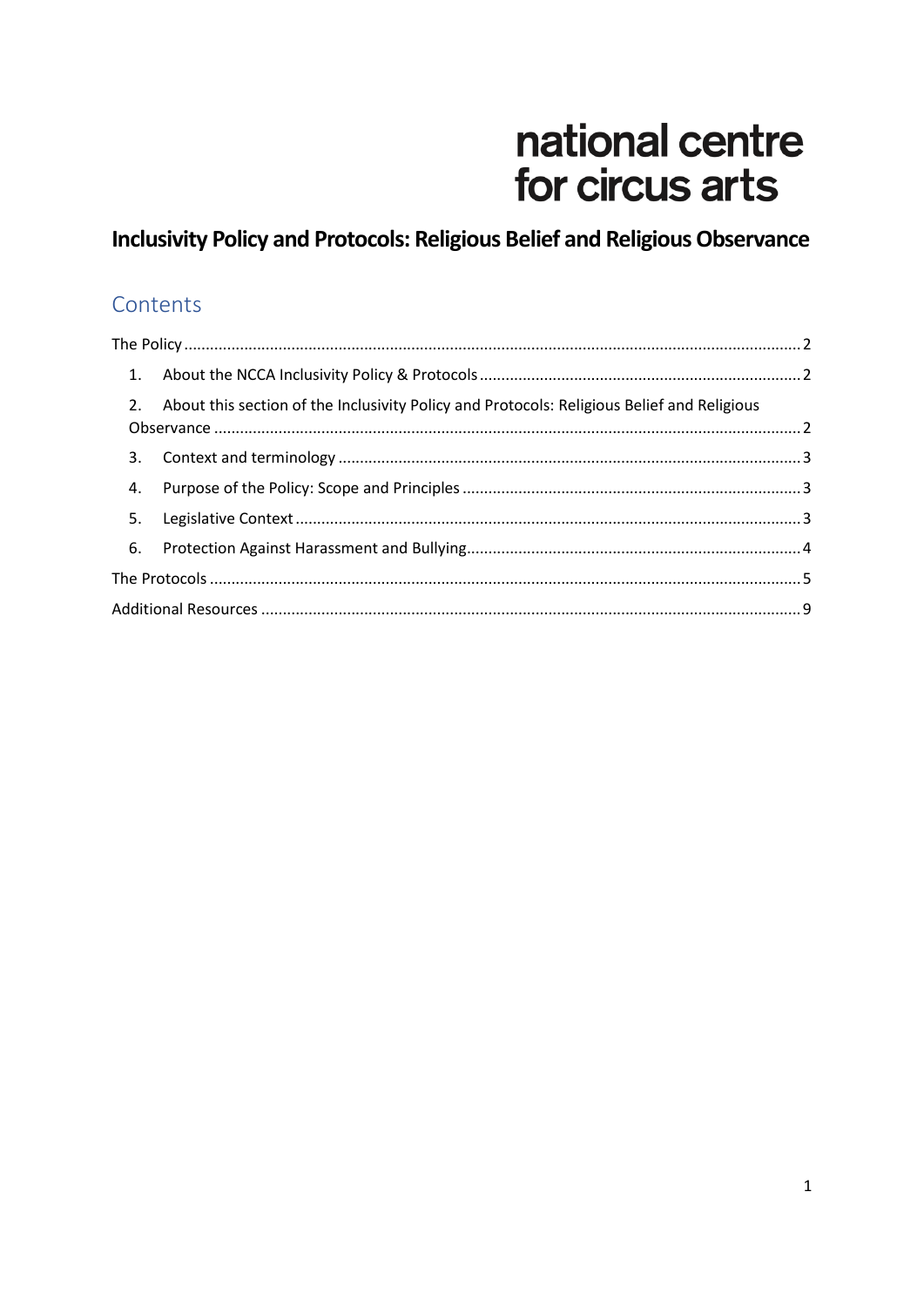## <span id="page-1-0"></span>**The Policy**

#### <span id="page-1-1"></span>**1. About Inclusivity Policy & Protocols**

- 1.1 NCCA's Inclusivity Policy and Protocols are designed to embed and support an inclusive environment for all members of NCCA, from staff to students and beyond. There are several sections to the Inclusivity Policy and Protocols, including:
	- Allyship & Being an Active Bystander
	- Bereavement Support
	- Disabilities
	- **•** Gender Identity
	- Health and Wellbeing
	- Religious Belief and Religious Observance
	- Sexuality and Sexual Orientation
	- Tackling Racial Inequality
- 1.2 The Inclusivity Policy and Protocols are a key part of the NCCA Inclusive Cultures Strategy. Policies which fall under the Inclusive Cultures Strategy include:
	- Access and Participation Plan
	- Code of Behaviour
	- **•** Framework for Contextual Admissions
	- Inclusivity Protocols:
		- o Allyship & Being an Active Bystander
			- o Disabilities
			- o Gender Identity
			- o Health and Wellbeing
			- o Religious Belief and Religious Observance
			- o Sexuality and Sexual Orientation
			- o Tackling Racial Inequality
	- Policy on Sexual Misconduct, Harassment and Related Behaviours
	- Safeguarding Policy
	- Guide to Student Support
	- Support Through Studies Policy and Procedures

# <span id="page-1-2"></span>**2. About this section of the Inclusivity Policy and Protocols: Religious Belief and Religious Observance**

2.1 NCCA is committed to ensuring the inclusion of students from all faiths and none. This section of the Policy and Protocols is intended to support and facilitate a student's ability to engage positively and fully with their course of study and to fulfil the expectations of the training and course, regardless of religious belief or observance. It also aims to support and facilitate the experience of current and prospective staff of the NCCA. It is a NCCA common policy designed to support the needs of all students and staff. This Policy sits with the NCCA Support Through Studies Policy and the wider NCCA Inclusive Cultures Strategy.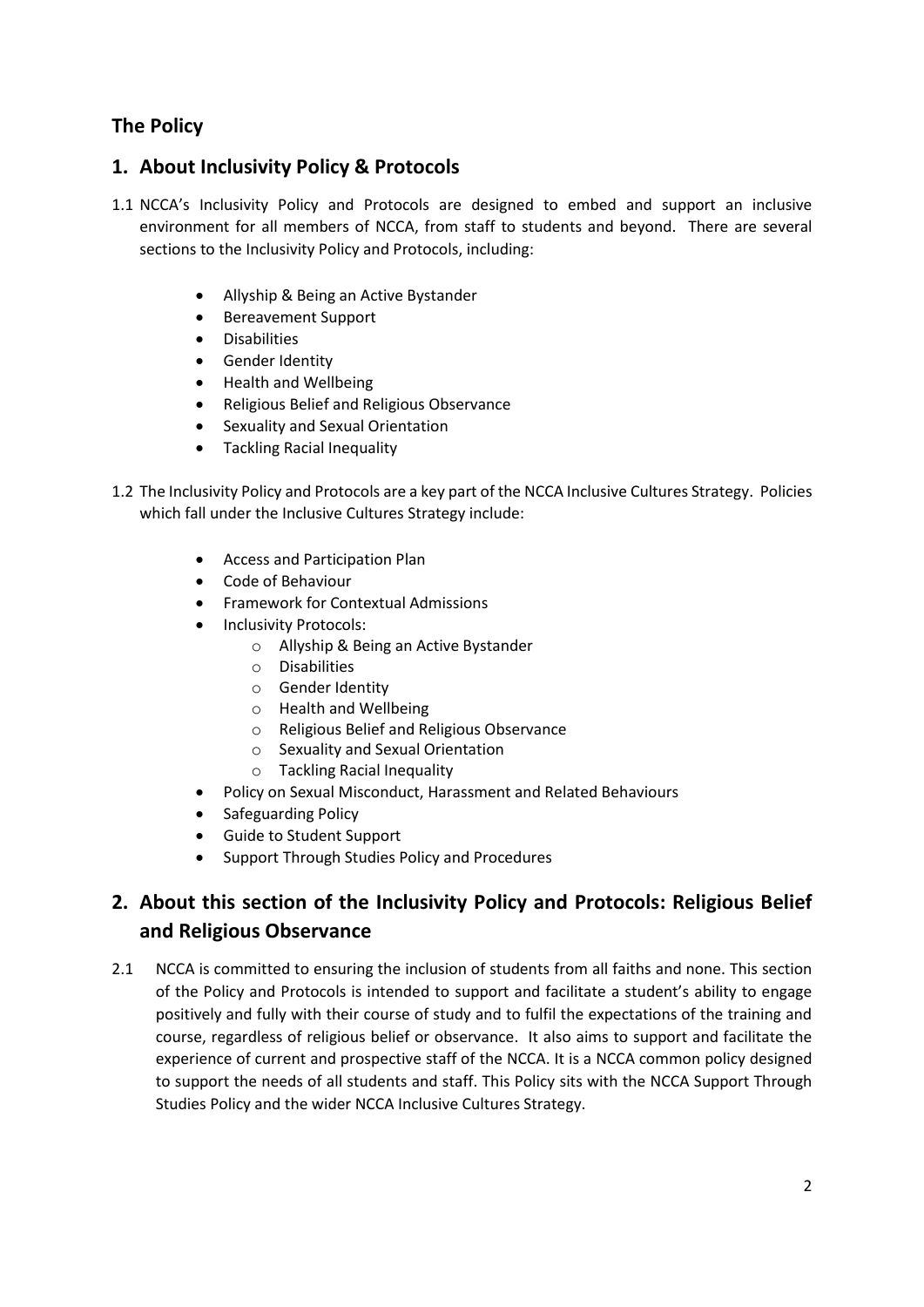### <span id="page-2-0"></span>**3. Context and terminology**

- 3.1 For the purposes of this policy, religion and belief will defined as they are in the Equality Act 2010. In this legislation:
- 3.1.1 Religion means any religion, including lack of religion.
- 3.1.2 Belief means any religious or philosophical belief, including lack of belief
- 3.2 This policy therefore references various types of religiously motivated discriminations such as islamophobia and antisemitism. Political beliefs are not included in this policy.

#### <span id="page-2-1"></span>**4. Purpose of the Policy: Scope and Principles**

- 4.1 This policy applies to students studying on a course of Higher Education who are registered students of NCCA. This policy also applies to staff employed by NCCA, particularly those who manage staff or support or teach students.
- 4.2 The Inclusivity Policy and Protocols sits within the NCCA's Inclusive Cultures Strategy and aligned with the NCCA Support Through Studies Policy and Guide to Student Support.
- 4.3 While the aim of the Policy and Protocols is to be inclusive, this section is particularly relevant to religious belief and religious observance. This policy covers only those aspects of religious observance directly related to learning, teaching, assessment, and employment at the NCCA.
- 4.4 Whatever the individual circumstances, NCCA is committed to being flexible, supportive, and making clear that discrimination and harassment on the ground of religious belief will not be tolerated.
- 4.5 NCCA is a secular institution that is committed to diversity. It recognises that it operates in a multi-cultural and multi-faith environment and that it responds to the increasing breadth of awareness needed to ensure an inclusive community where potential discrimination and misunderstandings are avoided.

#### **5. Legislative Context**

- <span id="page-2-2"></span>5.1 There are four pieces of legislation that are relevant to religion and religious observance in a Higher Education setting:
	- Equality Act 2010
	- Data Protection Act 2018 (UK)
	- General Data Protection Regulations (GDPR) (UK) 2018
	- Human Rights Act 1998

#### 5.2 **Equality Act 2010**

- 5.2.1 Religion and belief are listed under the nine protected characterises of the Equality Act. This prohibits discrimination and victimisation against a person on grounds of religion, belief, and non-belief.
- 5.2.2 Public bodies are required to integrate consideration of equality and good relations into their day-to-day business and to consider how a function can affect different groups in different ways. This enables a higher education provider to reasonably anticipate the needs of allstaff,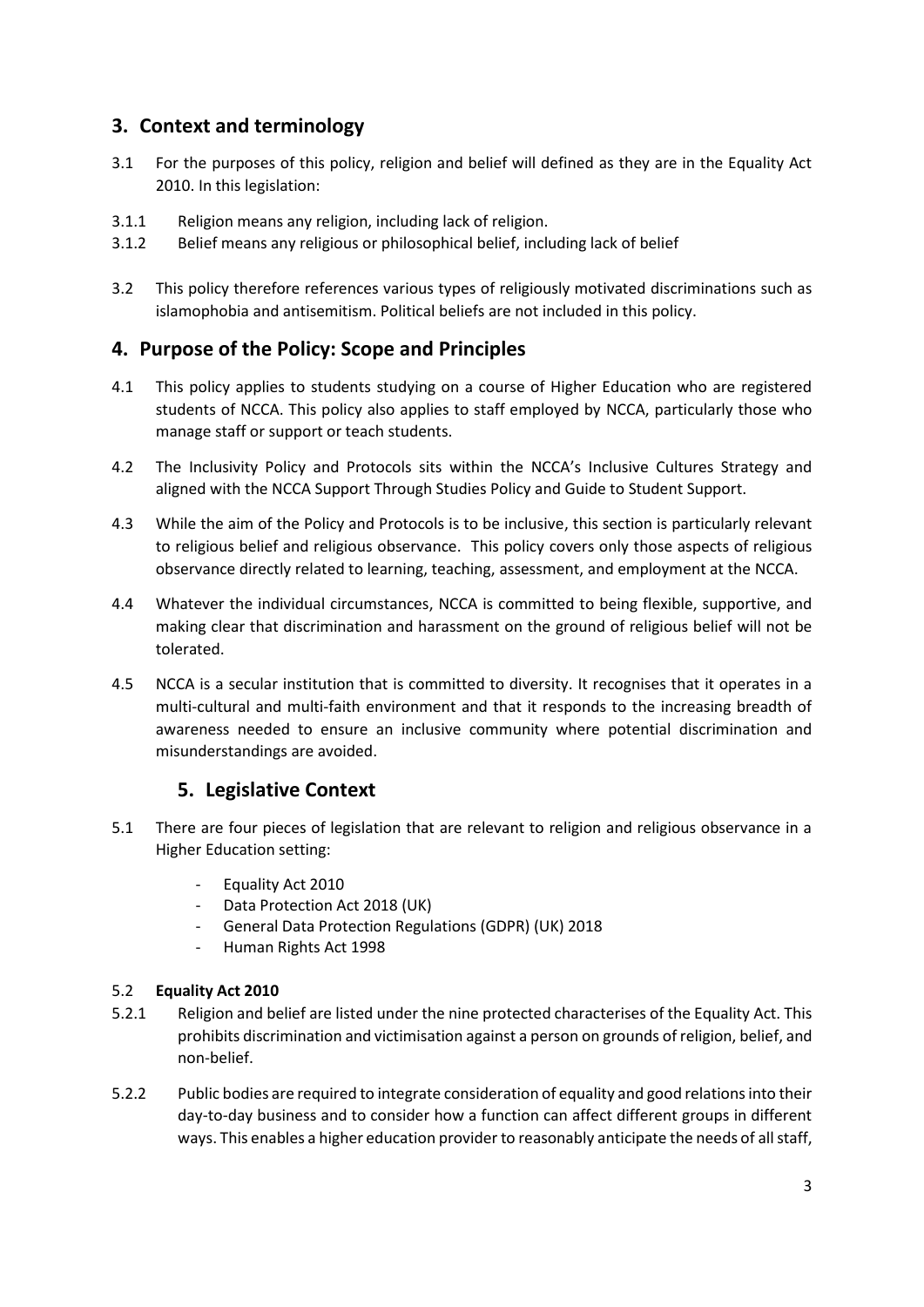students, and visitors and to address the potential impacts of any proposed changes to ensure they do not have an adverse effect.

#### 5.3 **Data Protection Act 2018 (UK) and General Data Protection Regulations 2018 (UK)**

- 5.3.1 The Data Protection Act 2018 (DPA 2018) complements the EU's General Data Protection Regulation 2018 (GDPR) and adds provisions specific to the UK. It has brought stricter rules and tighter controls on personal data. Information about a person's religious belief is considered 'special category data' under the Data Protection Act 2018. This data is subject to tighter controls than other personal data. Explicit consent is required before it can be collected, used, and shared.
- 5.3.2 Personal data must be looked after properly following the seven data protection principles, which include ensuring personal data is accurate, secure, and processed fairly and lawfully.
- 5.3.3 Under the DPA and GDPR, 'special category data' is afforded an extra level of confidentiality and will nearly always require explicit consent from the individual concerned prior to disclosure to another party. The NCCA also has a responsibility under the DPA and GPDR to ensure that personal information is accurate and up to date, so it is important that the School holds a correct title and name.

#### 5.4 **Human Rights Act (1998)**

- 5.4.1 Article 9 of the European Convention on Human Rights, as enacted under the Human Rights Act 1998, protects a person's rights to freedom of thought, belief, and religion. This can include a person's right change their religion or belief at any time.
- 5.4.2 This article also protects the right to put thought and belief into action by, for example, wearing religious clothing, talk about your belief, and take part in religious worship. It also protects a wide range of non-religious beliefs such as atheism, pacifism, and veganism. Any belief that is serious, concerns important aspects of human life or behaviour, is sincerely held, and worth of respect in a democratic society is protected under this article.

#### <span id="page-3-0"></span>**6. Protection Against Harassment and Bullying**

- 6.1 All staff, students and other stakeholders should expect to be treated with respect at all times. All complaints of harassment or bullying will be treated seriously and thoroughly investigated. Disciplinary action can be taken in cases where bullying/harassment have been proved.
- 6.2 Any act of harassment or bullying toward a person based on their religion, belief or non-belief will normally, in first instances, be dealt with under the NCCA Sexual Misconduct, Harassment and Related Behaviours Policy.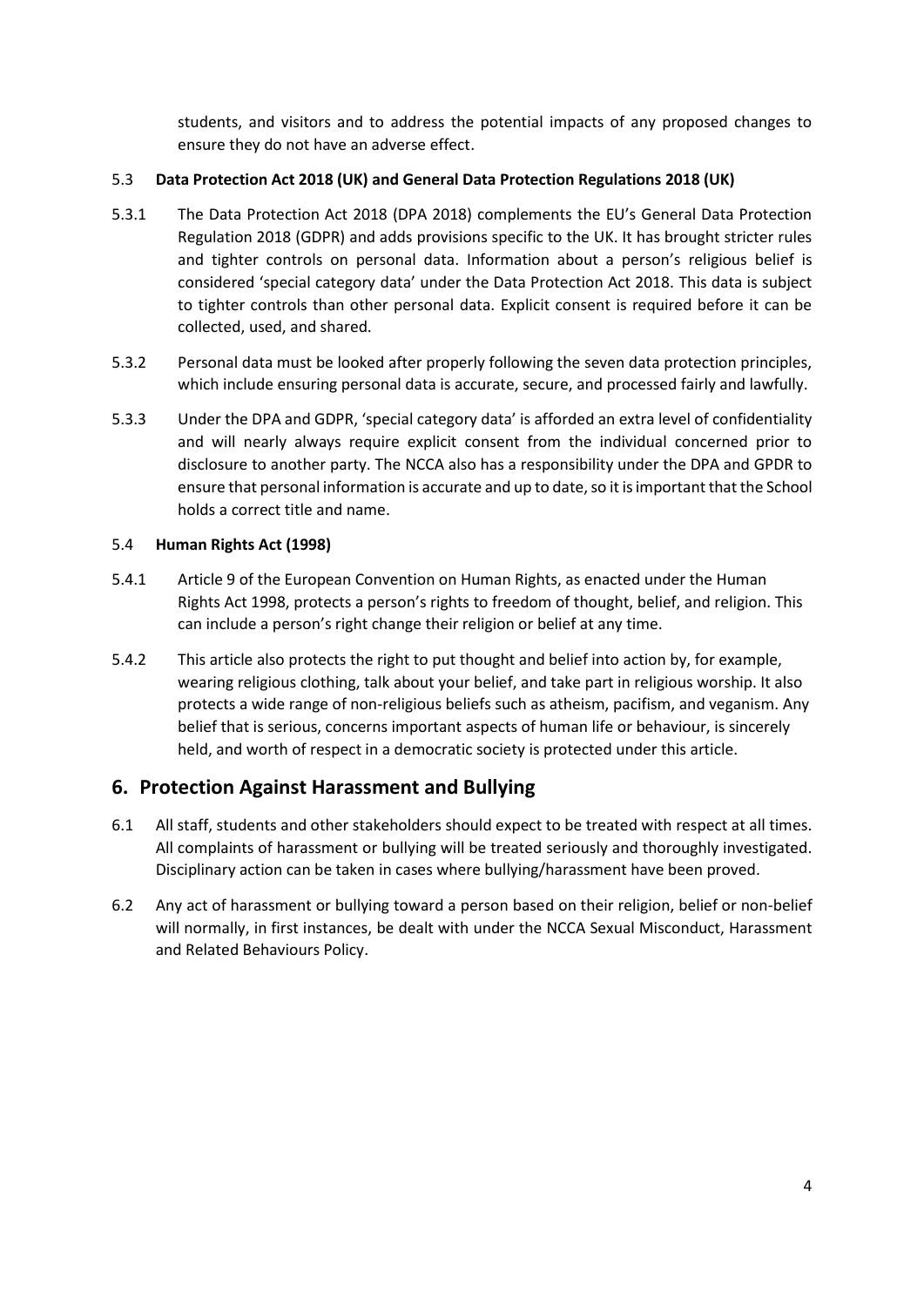# **The Protocols**

<span id="page-4-0"></span>

| <b>Protocol Aim</b> | Protocol            | How this might be achieved                                      | Supporting guidance and information                                                                                                                                                                                                                                                                                                                                                                                                                                                                               |
|---------------------|---------------------|-----------------------------------------------------------------|-------------------------------------------------------------------------------------------------------------------------------------------------------------------------------------------------------------------------------------------------------------------------------------------------------------------------------------------------------------------------------------------------------------------------------------------------------------------------------------------------------------------|
| <b>Respecting</b>   | <b>Clothing and</b> | Make every effort to address issues where religion<br>$\bullet$ | NCCA respects each student's and staff member's right to wear                                                                                                                                                                                                                                                                                                                                                                                                                                                     |
| <b>Religious</b>    | other worn          | and belief come into play (for example, modesty of              | lawful items arising from cultural and religious norms                                                                                                                                                                                                                                                                                                                                                                                                                                                            |
| <b>Observance</b>   | items               | dress or wearing a religious symbol) and reach a                | (including, for example, sari, turbans, hats, skullcaps, hijab,                                                                                                                                                                                                                                                                                                                                                                                                                                                   |
| in the NCCA         |                     | mutually acceptable solution on a case-by-case basis.           | kippah, mangal sutra, crucifix, crosses and clerical collars).                                                                                                                                                                                                                                                                                                                                                                                                                                                    |
| <b>Community</b>    |                     |                                                                 | Students and staff will not be asked to wear anything which                                                                                                                                                                                                                                                                                                                                                                                                                                                       |
|                     |                     | Consider flexibility when specifying class dress code.          | makes them feel uncomfortable for religious or other reasons.                                                                                                                                                                                                                                                                                                                                                                                                                                                     |
|                     |                     | Is form-fitting clothing truly necessary for the<br>$\circ$     |                                                                                                                                                                                                                                                                                                                                                                                                                                                                                                                   |
|                     |                     | context?                                                        | However, there may be occasions in the performing arts when                                                                                                                                                                                                                                                                                                                                                                                                                                                       |
|                     |                     | Can students train in longer sleeves/<br>$\circ$                | a person is expected to remove such items. These occasions                                                                                                                                                                                                                                                                                                                                                                                                                                                        |
|                     |                     | trousers?                                                       | may include but are not restricted to:                                                                                                                                                                                                                                                                                                                                                                                                                                                                            |
|                     |                     |                                                                 | Health and safety                                                                                                                                                                                                                                                                                                                                                                                                                                                                                                 |
|                     |                     | Consider holding training and/or awareness                      | Ease of movement                                                                                                                                                                                                                                                                                                                                                                                                                                                                                                  |
|                     |                     | campaigns on the breadth and variety of religious               | Enactment of a role                                                                                                                                                                                                                                                                                                                                                                                                                                                                                               |
|                     |                     | and cultural self-presentation.                                 | Tradition and custom of a particular art from                                                                                                                                                                                                                                                                                                                                                                                                                                                                     |
|                     |                     |                                                                 | There is also likely to be little room for adaptation in the<br>costume/clothing required in performing certain roles in an<br>acting, circus or dance performance.<br>It is important that everyone in the NCCA community<br>recognises that there will be great variety in the way that any<br>member of any faith wishes to present themselves. Even<br>within the same faith, 'religious dress' will vary widely by<br>denomination, gender, age, cultural or national background<br>and personal preference. |
| <b>Respecting</b>   | <b>Dietary</b>      | Develop a simple standardised form to capture<br>$\bullet$      | Some religions and belief systems have dietary requirements.                                                                                                                                                                                                                                                                                                                                                                                                                                                      |
| <b>Religious</b>    | <b>Requirements</b> | dietary requirements for all events. This should be             | When holding learning activities where refreshments are                                                                                                                                                                                                                                                                                                                                                                                                                                                           |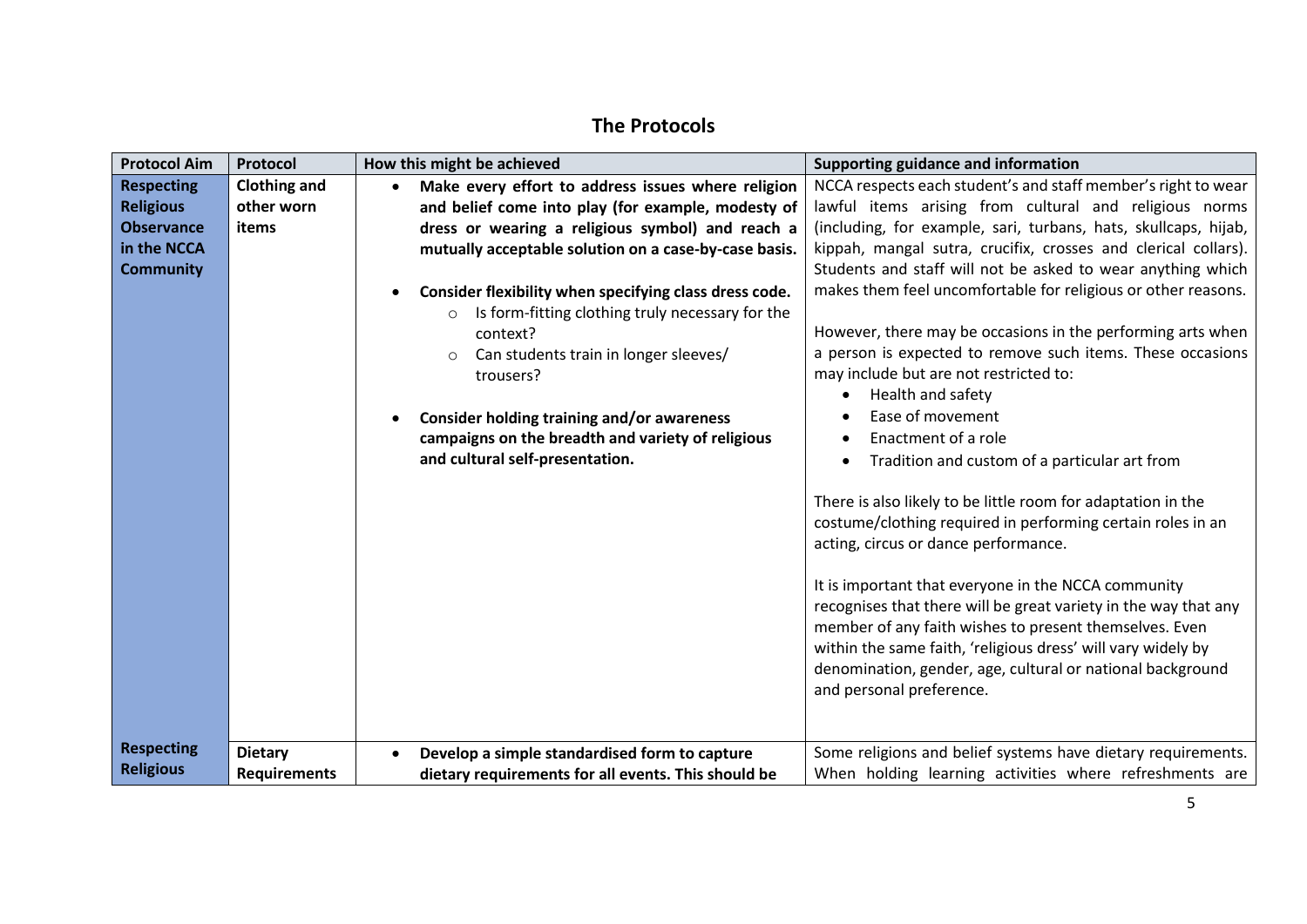| <b>Observance</b><br>in the NCCA<br><b>Community</b>                           |                                    | sensitive to religious and culture dietary<br>requirements (i.e., Halal, kosher); personal and<br>ethnical requirements (i.e., veganism); and allergies<br>and intolerances.<br>Where alcohol is to be served, support and highlight<br>the provision of a variety non-alcoholic refreshments<br>at events.<br>When organising field trips, consider the dietary<br>requirements of the participants.                                                                                                                                                                                                                     | offered, institutions should take into account meeting the<br>dietary requirements of those invited to attend wherever<br>possible.<br>Where NCCA is unable to accommodate a person's dietary<br>requirements for learning activities, NCCA should notify them<br>in advance to allow sufficient time for the person to make their<br>own arrangements.<br>NCCA cannot guarantee that placements will be able to<br>accommodate dietary restrictions. Where this is the case,<br>NCCA should ensure the student has this information ahead of<br>time. Students with special dietary requirements must be<br>prepared to make their own arrangements with regards to food |
|--------------------------------------------------------------------------------|------------------------------------|---------------------------------------------------------------------------------------------------------------------------------------------------------------------------------------------------------------------------------------------------------------------------------------------------------------------------------------------------------------------------------------------------------------------------------------------------------------------------------------------------------------------------------------------------------------------------------------------------------------------------|---------------------------------------------------------------------------------------------------------------------------------------------------------------------------------------------------------------------------------------------------------------------------------------------------------------------------------------------------------------------------------------------------------------------------------------------------------------------------------------------------------------------------------------------------------------------------------------------------------------------------------------------------------------------------|
|                                                                                |                                    |                                                                                                                                                                                                                                                                                                                                                                                                                                                                                                                                                                                                                           | when on placements. Placements will not be changed because<br>of an individual's dietary requirements                                                                                                                                                                                                                                                                                                                                                                                                                                                                                                                                                                     |
| <b>Respecting</b><br><b>Religious</b><br><b>Observance:</b><br><b>Students</b> | <b>Application</b><br>and Audition | Consider the religious or cultural needs of any<br>$\bullet$<br>applicants whilst on site:<br>Ensure the audition panel is aware of, and<br>$\circ$<br>inclusive of, a variety of dress;<br>If ID checks are required, consider how this<br>$\circ$<br>can be done sensitively, for example,<br>conducting these in private, or by a person<br>the interviewee is most comfortable with.<br>Be flexible when scheduling interviews to<br>$\circ$<br>accommodate religious days of rest and<br>celebration. This will benefit a variety of<br>interviewees, such as those with caring<br>responsibilities or disabilities. | NCCA welcomes all applicants, regardless of their religion and<br>belief. The school will always aim to be as inclusive and flexible<br>as possible so as to not create artificial barriers within the<br>institution.                                                                                                                                                                                                                                                                                                                                                                                                                                                    |
| <b>Respecting</b>                                                              | Prayer,                            | Sensitively consider all requests for to take time<br>$\bullet$                                                                                                                                                                                                                                                                                                                                                                                                                                                                                                                                                           | NCCA has a busy timetable which has been designed to ensure                                                                                                                                                                                                                                                                                                                                                                                                                                                                                                                                                                                                               |
| <b>Religious</b>                                                               | Contemplation,                     | away from training for religious observance.                                                                                                                                                                                                                                                                                                                                                                                                                                                                                                                                                                              | that teaching and learning requirements are delivered                                                                                                                                                                                                                                                                                                                                                                                                                                                                                                                                                                                                                     |
|                                                                                | and Worship                        |                                                                                                                                                                                                                                                                                                                                                                                                                                                                                                                                                                                                                           | efficiently and effectively within the available time and space.                                                                                                                                                                                                                                                                                                                                                                                                                                                                                                                                                                                                          |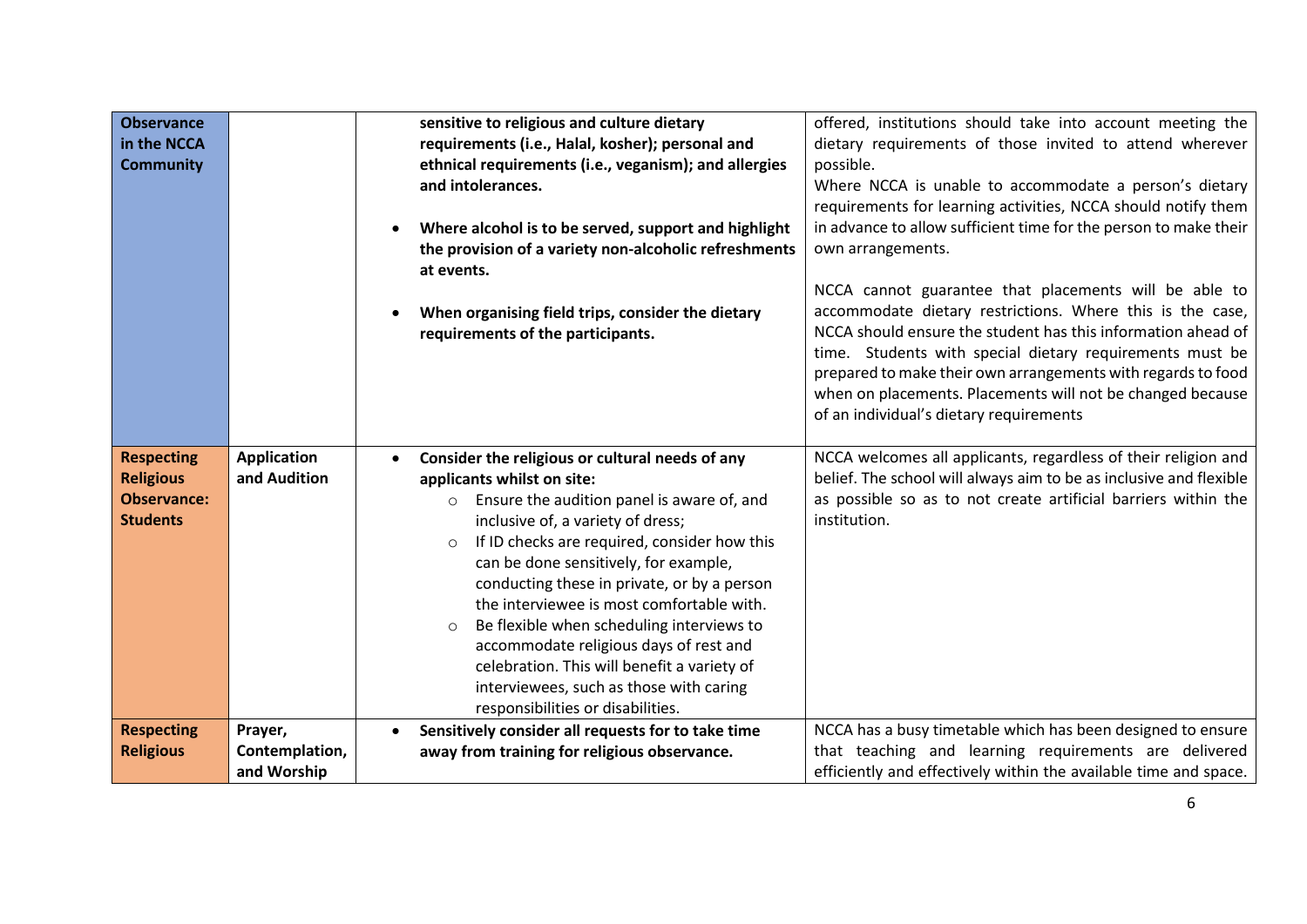| <b>Observance:</b><br><b>Students</b> |                                                   | Be flexible in allowing students to arrive slightly late<br>to or leave slightly early from class.<br>Provide practical advice and support for students<br>who are fasting to assist them in staying healthy<br>during training or examinations.<br>It is recommend that all reasonable adjustments<br>made to accommodate religious observance be<br>managed under the Support Through Studies Policy. | For these reasons, there is often little, if any room for the<br>timetable to accommodate the diversity of religious<br>observance requirements. For example, in some Schools, the<br>normal teaching day runs from 9am (or earlier) to 6pm from<br>Monday to Friday. Weekend attendance can also be a<br>necessary part of the rehearsal schedule.<br>However, NCCA recognises that there will be times when<br>students want or need to take time out from academic study<br>and training for a variety of reasons including religious<br>observance and will endeavour to ensure that the manner in<br>which these requests are responded to is consistent with the<br>response to requests for absence on other grounds.<br>The Head of Academic Administration and Student Support will |
|---------------------------------------|---------------------------------------------------|---------------------------------------------------------------------------------------------------------------------------------------------------------------------------------------------------------------------------------------------------------------------------------------------------------------------------------------------------------------------------------------------------------|----------------------------------------------------------------------------------------------------------------------------------------------------------------------------------------------------------------------------------------------------------------------------------------------------------------------------------------------------------------------------------------------------------------------------------------------------------------------------------------------------------------------------------------------------------------------------------------------------------------------------------------------------------------------------------------------------------------------------------------------------------------------------------------------|
|                                       |                                                   |                                                                                                                                                                                                                                                                                                                                                                                                         | have the authority to agree to these requests but may limit the<br>number or regularity of absences when there are defensible<br>pedagogic reasons.                                                                                                                                                                                                                                                                                                                                                                                                                                                                                                                                                                                                                                          |
|                                       | Assessments,<br>deadlines, and<br>taught sessions | Ensure that those with responsibility for decision-<br>making around timetabling and scheduling are<br>trained and aware of the most common challenges<br>around timetabling and faith.<br>Consider developing a shared calendar of major                                                                                                                                                               | NCCA Schools will make every reasonable effort to avoid<br>timetabling assessments or other compulsory activities on<br>major religious festivals. It is best practice to involve students<br>early in scheduling possesses. However, students should be<br>made aware that there may be occasions on which this is not<br>possible to avoid certain days.                                                                                                                                                                                                                                                                                                                                                                                                                                   |
|                                       |                                                   | religious festivals, celebrations, ceremonies to<br>facilitate scheduling of assessments.                                                                                                                                                                                                                                                                                                               | Students should inform the School far in advance if religious<br>observance affects their ability to participate fully in any                                                                                                                                                                                                                                                                                                                                                                                                                                                                                                                                                                                                                                                                |
| <b>Respecting</b><br><b>Religious</b> | Assessments,<br>deadlines, and<br>taught sessions | Publicise as far in advance as possible important<br>$\bullet$<br>dates: i.e. examinations, coursework deadlines,<br>rehearsal schedules.                                                                                                                                                                                                                                                               | assessment so that reasonable adjustments can be made<br>where possible. If religious observance affects a student's<br>ability to participate fully in any learning activity, it is the<br>student's responsibility to catch up on any material missed.                                                                                                                                                                                                                                                                                                                                                                                                                                                                                                                                     |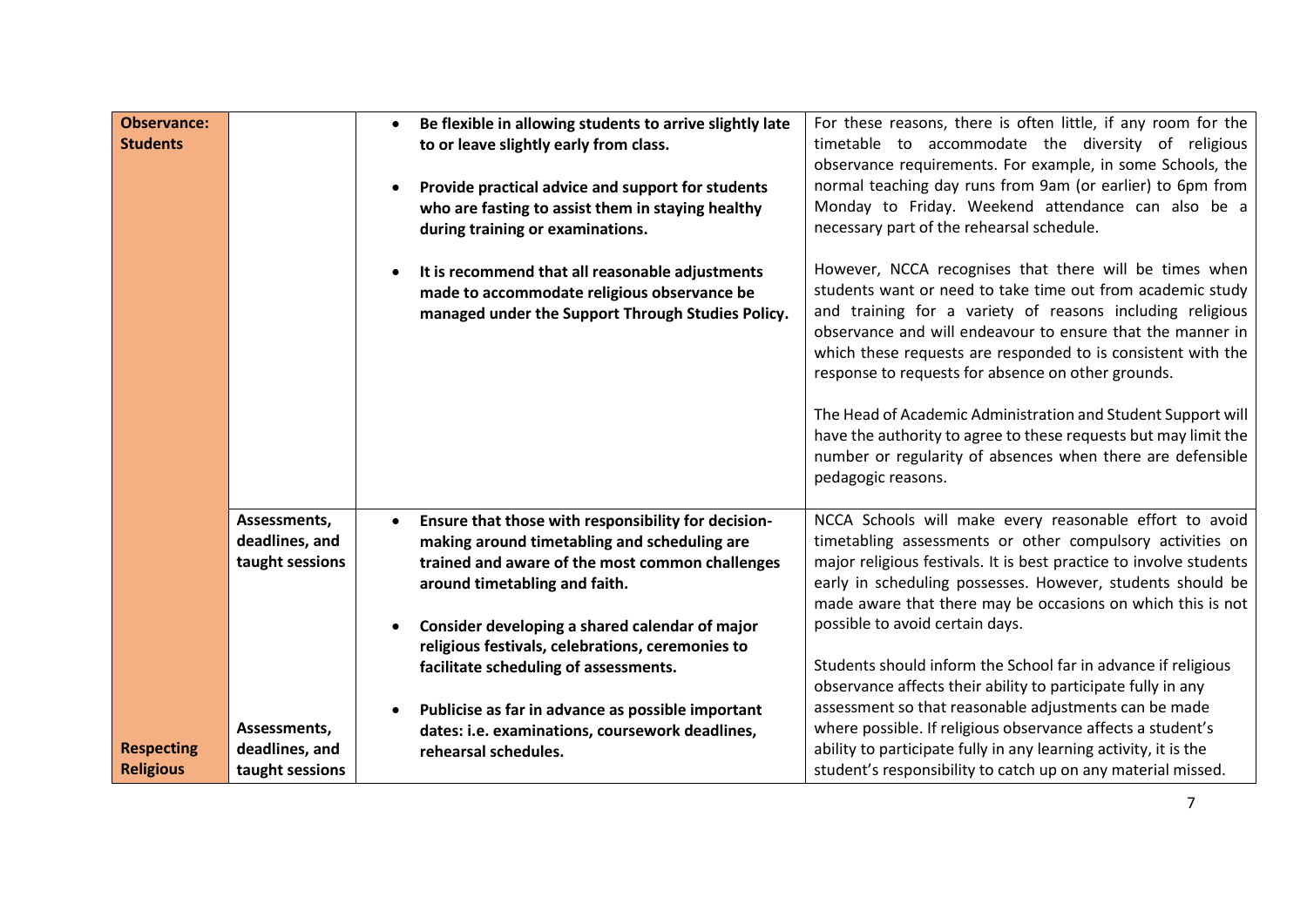| should include the following information:<br>The student's course;<br>$\bullet$<br>The student's religion or belief<br>The nature of the accommodation requested<br>If and how the accommodation was made and the<br>objective justification for not being able to do so                                                                                                                                                                                                                                   |
|------------------------------------------------------------------------------------------------------------------------------------------------------------------------------------------------------------------------------------------------------------------------------------------------------------------------------------------------------------------------------------------------------------------------------------------------------------------------------------------------------------|
| NCCA welcomes employment applications from applicants<br>from all faiths and none. NCCA will always aim to be as inclusive<br>and flexible as possible so as to not create artificial barriers<br>within the institution.<br>It is best practice to ask all visitors if they have any specific<br>needs or requirements when visiting our sites. This can<br>include dietary requirements as well as the needs for a prayer<br>room or similar contemplative space (particularly for all day<br>sessions). |
| All staff of NCCA are required to work in accordance with their<br>contract. NCCA, however, will always be sympathetic toward<br>staff members who request to pray or worship during the<br>working day or who request to alter their working patterns for<br>religious reasons, an attempt to accommodate such requests<br>although this will not always be possible.                                                                                                                                     |
|                                                                                                                                                                                                                                                                                                                                                                                                                                                                                                            |